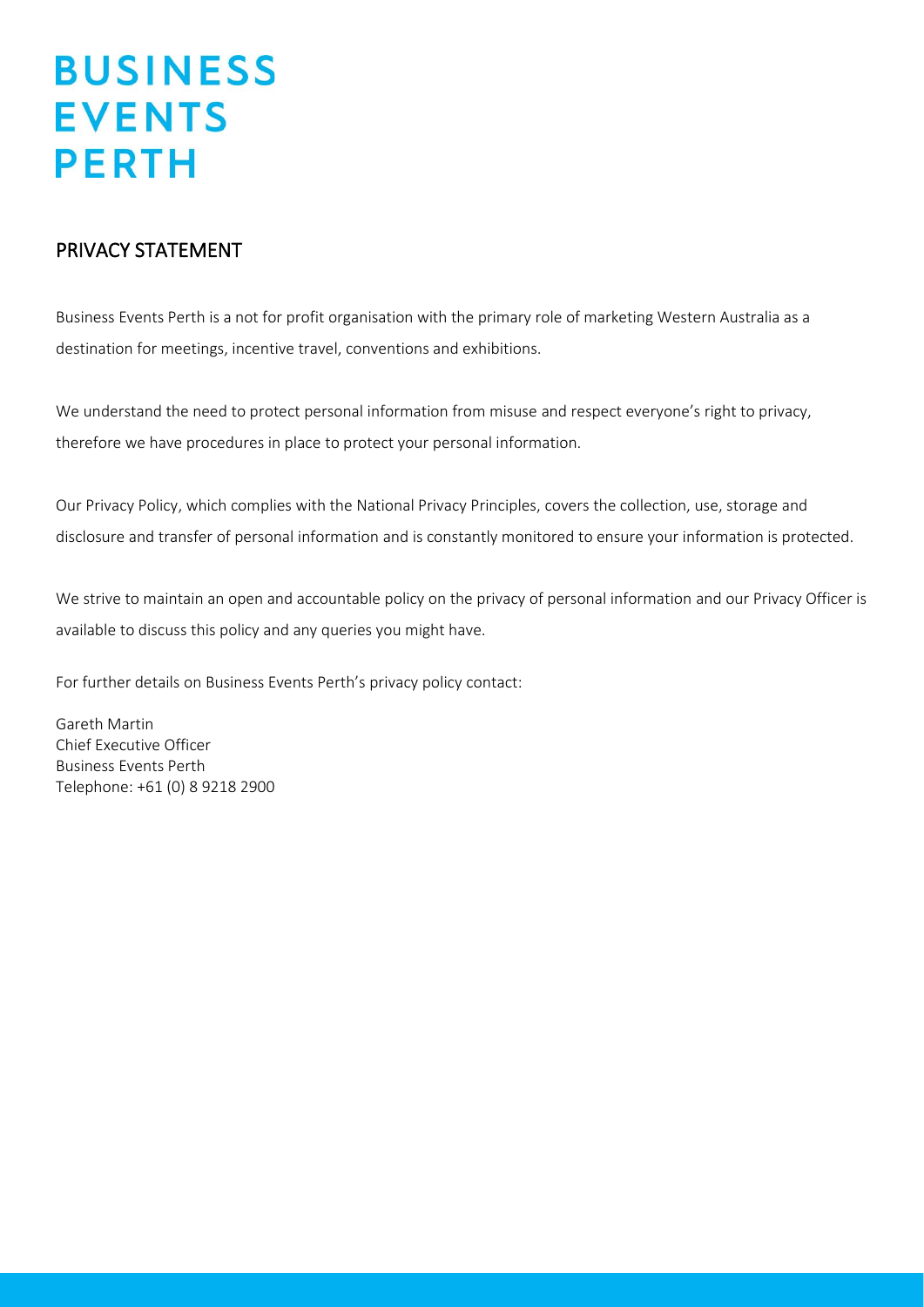### PRIVACY POLICY

### 1. Purpose

### 2. Policy

- 2.1 Collection of Personal Information
- 2.2 Use
- 2.3 Disclosure
- 2.4 Data Security
- 2.5 Openness
- 2.6 Access and Correction
- 2.7 Identifiers
- 2.8 Anonymity
- 2.9 Transborder Data Flows
- 2.10 Sensitive Information
- 2.11 Procedure for complaints
- 2.12 Our Contact Details

### 1. Purpose

Business Events Perth is committed to the protection of personal privacy and as such has adopted a set of privacy principles.

We understand you care how your personal information is handled and that you are concerned about your privacy and the confidentiality and security of any information that is provided. We will comply with the Australian National Privacy Principles of the Privacy Act (Private Sector) Amendment 2000.

### 2. Policy

This policy sets out the principles that Business Events Perth has adopted in order to protect personal information about individuals, covering both external individuals and internal staff. These principles deal with collection, use and disclosure of personal information as well as access to information and intrusion issues. These Privacy Protection Principles are;

### 2.1 Collection of Personal Information

### What is 'personal information'?

Personal information means information or an opinion about you where your identity is clearly or reasonably apparent, whether or not that information is recorded in a material form.

We collect personal information from you in order to:

- a) assess whether your business event is eligible for funding support
- b) identify and progress business event opportunities, through our research, marketing and business development activities
- c) support event organisers who have confirmed business events to be hosted in Perth or Western Australia through connectivity with key stakeholders;
- d) build and maintain a network of connected stakeholders from government, associations, academia and corporate sectors who will actively participate in, or benefit from business events hosted in Perth or Western Australia;
- e) profile Perth and Western Australia as a pre-eminent business events destination;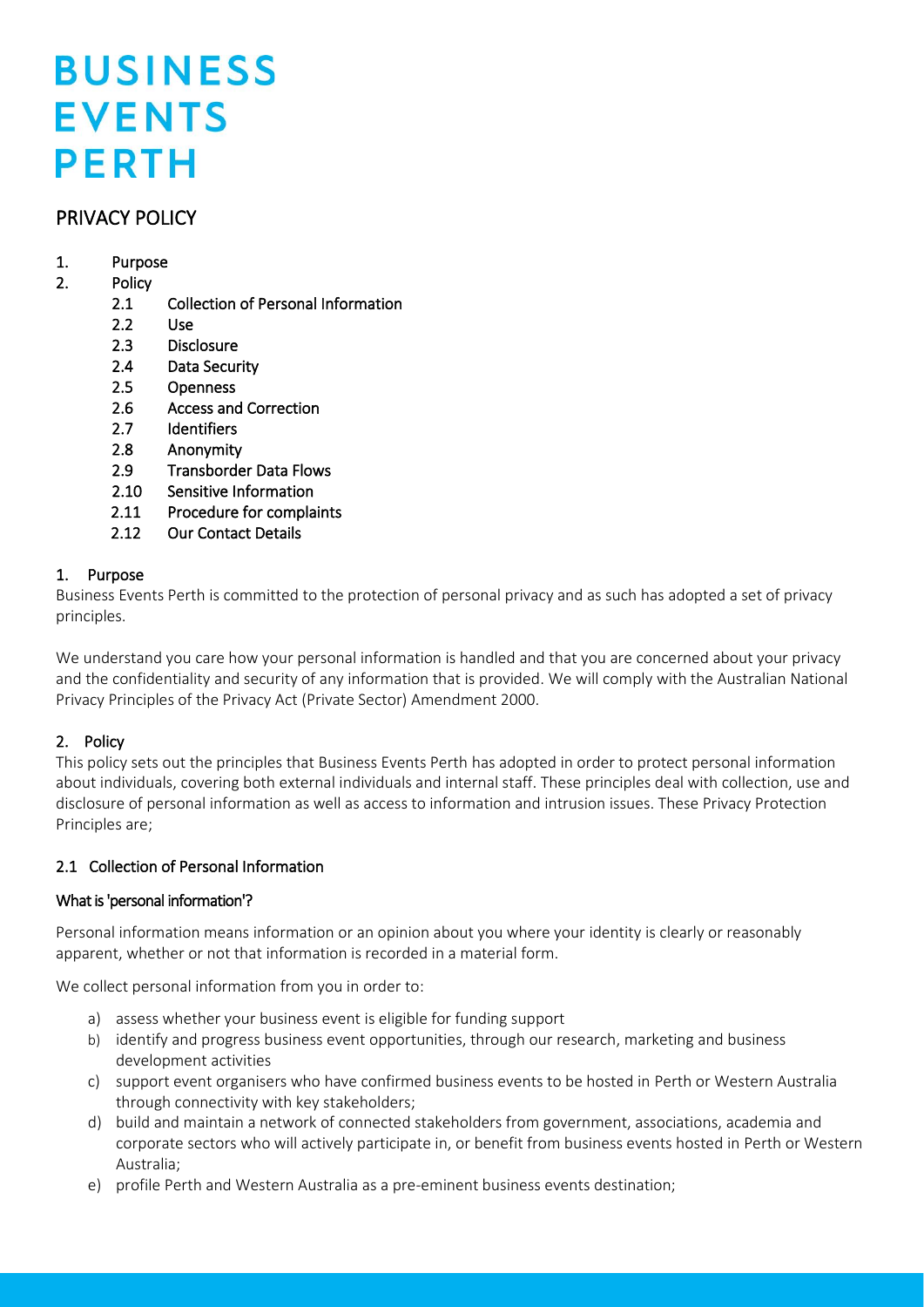- f) acquire and maintain a membership base for the company, including processing applications for membership and providing membership services;
- g) undertake industry research and statistical analysis (including market segmentation and customer value analysis);
- h) enable us to forward to you other information or material which you have requested or we believe may be of interest to you;

We will only collect your personal information directly from you. The type of personal information that we collect consists of your:

- First and last name;
- email address:

We may also collect your log file information (such as your IP address and browser type) if you contact us directly.

Business Events Perth will only collect personal information that is necessary for one or more of its legitimate functions or activities.

We will only collect information by lawful and fair means not in an unreasonably intrusive way.

At or before the time Business Events Perth collects personal information from the subject of the information (or, if that is not practical, as soon as practicable thereafter), we will take reasonable steps to ensure that the subject of the information is aware of:

- (a) Business Events Perth's identity and how to contact us;
- (b) the fact that he or she is able to gain access to the information;
- (c) the purpose for which the information is collected;
- (d) to whom (or the types of individuals or organisations to which) Business Events Perth discloses information of this kind.

Where practicable Business Events Perth will take reasonable steps to ensure that the subject of the information is or has been made aware of the matters listed from (a) to (d) above.

### 2.2 Use

Business Events Perth primarily collects data on individuals and organisations that have the potential to meet in Western Australia for the purpose of accelerating the growth of the convention and incentive industry here.

Business Events Perth also facilitates contact between local suppliers and meeting organisers by providing information on confirmed meetings and events to its members and providing meeting planners with contacts to supply goods and services to stage their events here.

For the benefit of its members, Business Events Perth also organisers regular networking and educational functions to which it issues invitations.

Both meeting planners and members also receive regular communication to brief them on industry issues and trends, new product and destination information.

Data on meetings and events held here is also collected for statistical purposes to evaluate the size and scope of the meeting industry in Western Australia.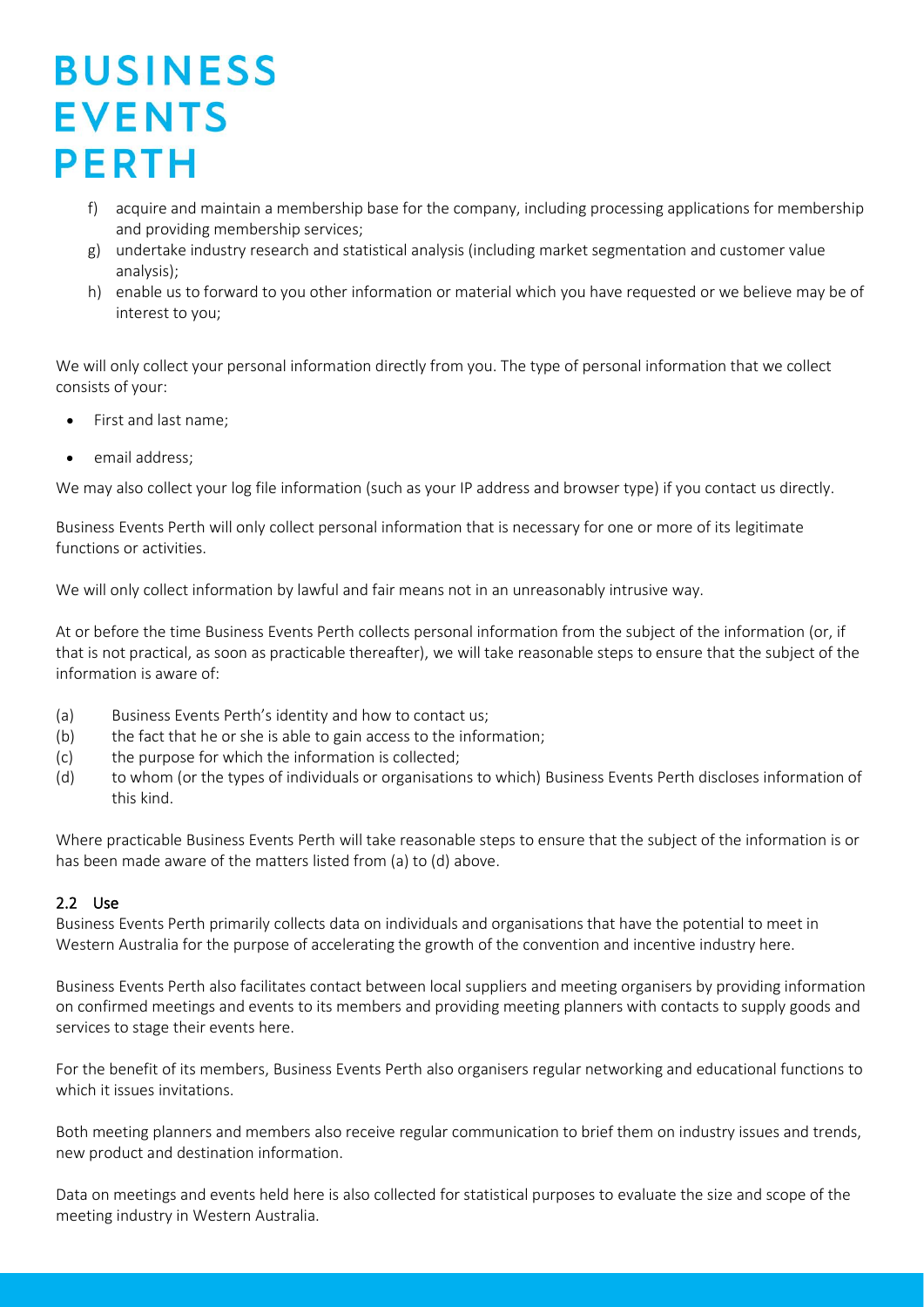Business Events Perth will only use personal information that is collected for a secondary purpose if it relates to the primary purpose of collection and there is a reasonable expectation of such use.

### 2.3 Disclosure

Business Events Perth will only disclose personal information for a secondary purpose if;

(a)

- (i) The secondary purpose is related to the primary purpose of collection; and
- (ii) The subject of the information would reasonably expect Business Events Perth to disclose the information for the secondary purpose; and
- (iii) The disclosure is made in the performance of a person's duties as an employee, agent or contractor or Business Events Perth.
- (b) the individual has consented to the disclosure; or
- (c) the third party is an agent or contractor of Business Events Perth who is required to keep the information confidential and to use it only for the purpose for which it was disclosed.

#### 2.4 Data Security

Business Events Perth will take reasonable steps to protect the personal information it holds from misuse and loss and from unauthorised access, modification or disclosure.

Business Events Perth will take reasonable steps to destroy or permanently de-identify personal information if it is no longer needed for any purpose including through a range of physical and electronic means.

We implement a range of security measure to protect the personal information that we hold, including by encrypting data transmitted between us and your browser. However, except to the extent liability cannot legally be excluded, we exclude all liability (including in negligence) for the consequences of any unauthorised access to your personal information. Please notify us immediately if you become aware of any breach of security.

Except to the extent liability cannot legally be excluded, we exclude all liability (including in negligence) for the consequences of any unauthorised access to your personal information. Please notify us immediately if you become aware of any breach of security.

#### 2.5 Openness

Business Events Perth will have clearly expressed policies on its management of personal information and these will continue to be readily available.

Upon request Business Events Perth will take reasonable steps to let individuals know, generally, what sort of personal information it holds, for what purposes, and how it collects, uses and discloses that information.

#### 2.6 Access and Correction

Business Events Perth will take reasonable steps to make sure the personal information it collects, uses or discloses is accurate, complete and up-to-date.

Where Business Events Perth holds personal information about an individual, it will provide the individual with access to the information upon written request, in a form or manner suitable to the individuals reasonable needs, except to the extent that: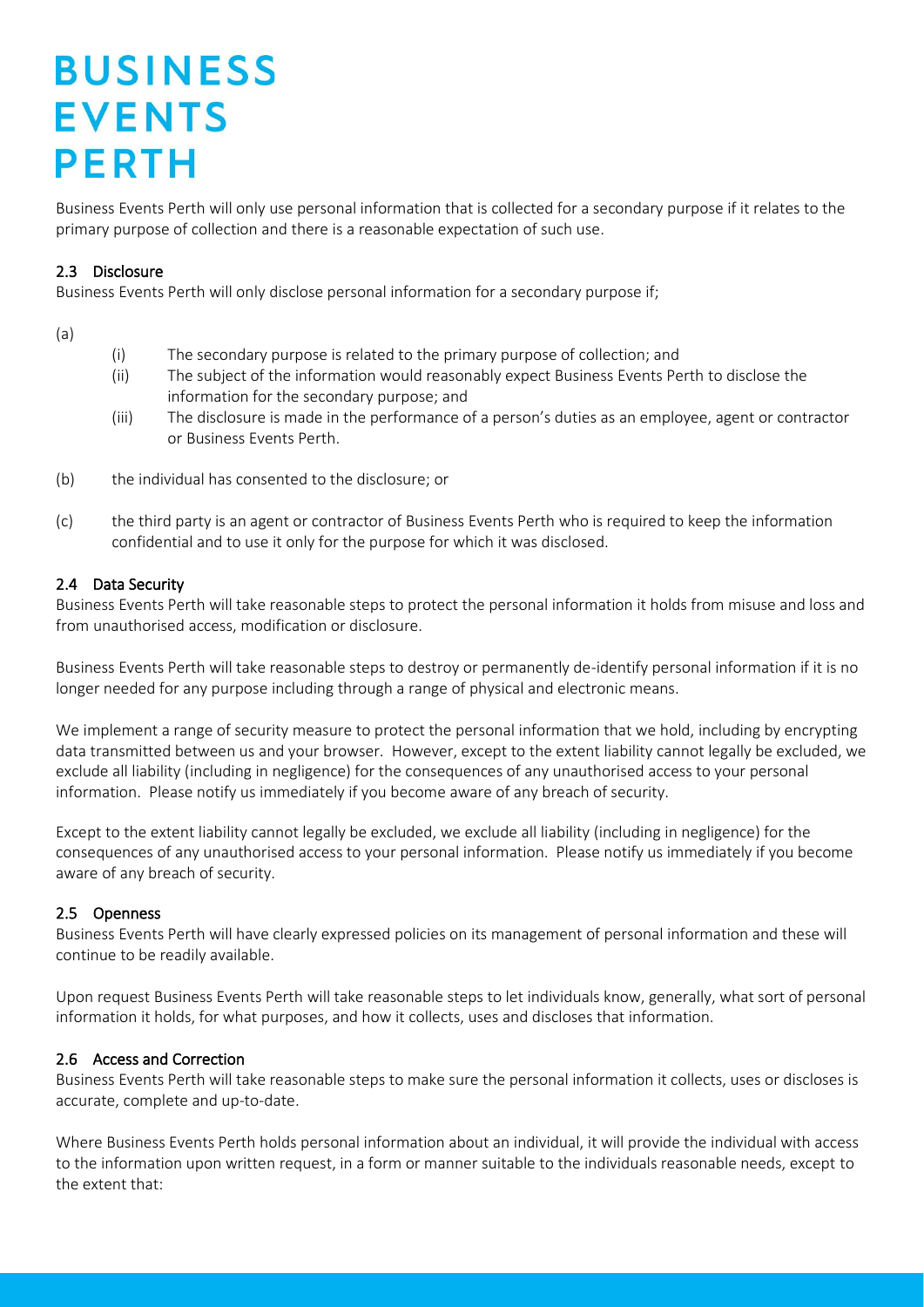- (a) providing access would have an unreasonable impact on the privacy of other individuals; or
- (b) the information relates to existing legal dispute resolution proceedings Business Events Perth and the individual, and the information would not be accessible by the process of discovery in those proceedings; or
- (c) providing access would reveal the intentions of Business Events Perth in relation to negotiations with the individual in such a way as to prejudice those negotiations.

Where providing access would reveal evaluative information generated within Business Events Perth in connection with a commercially sensitive-decision making process, Business Events Perth may give the individual an explanation for the decision rather than direct access to the information.

If Business Events Perth has given an individual such an explanation and the individual believes that direct access to the evaluative information is necessary to provide a reasonable explanation of the reasons for the decision, Business Events Perth will, at the request of the individual, undertake a review of the decision. The review will be undertaken by personnel other than the original decision maker.

Wherever direct access by the individual is impractical or inappropriate, Business Events Perth and the individual should consider whether the use of mutually agreed intermediaries would allow sufficient access to meet the needs of both parties.

If Business Events Perth levies charges for providing access to the information, those charges:

- (a) will not be excessive;
- (b) will not apply to lodging a request for access.

We take reasonable steps to make sure that the personal information which we collect, use or disclose is accurate, complete and up-to-date.

If Business Events Perth holds personal information about an individual and the individual is able to establish that the information is not accurate, complete and up-to-date, Business Events Perth will take reasonable steps to correct the information so that it is accurate, complete and up to date.

If the individual and Business Events Perth disagree about whether the information is accurate, complete and up-todate, and the individual asks Business Events Perth to include a statement claiming that the information is not accurate, complete or up-to-date, Business Events Perth will take reasonable steps to do so.

Business Events Perth will provide reasons for denial of access or correction.

If you wish to access, update, or correct your personal information which we hold, please contact our Privacy Officer. We will take reasonable steps to comply with such requests. We may refuse to provide you with certain information where permitted or required by law.

### 2.7 Identifiers

Business Events Perth adopts its own identifiers for all contacts.

### 2.8 Anonymity